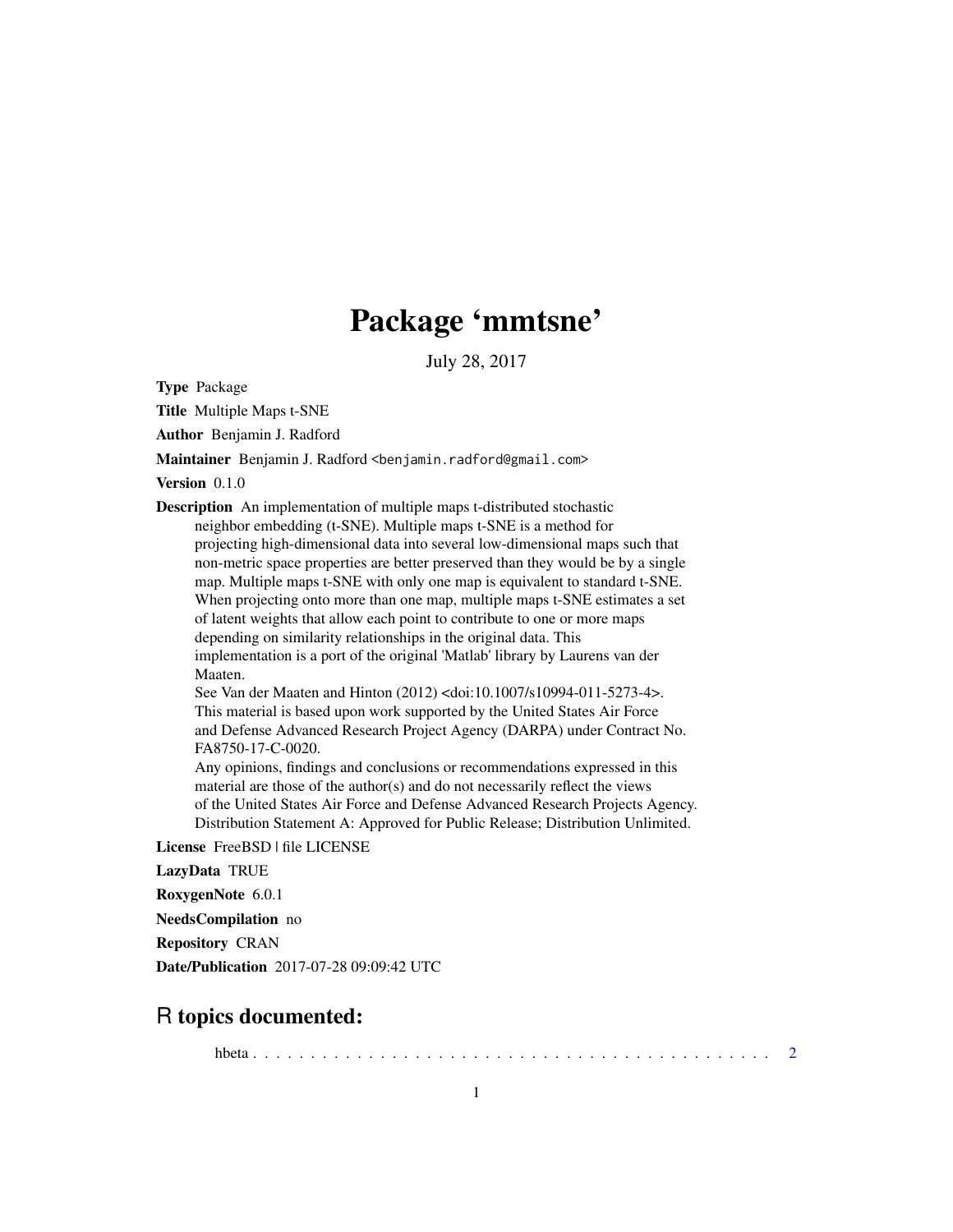#### <span id="page-1-0"></span>2 mmtsne

| Index |  |  |  |  |  |  |  |  |  |  |  |  |  |  |  |  |  |  |  |  |  |
|-------|--|--|--|--|--|--|--|--|--|--|--|--|--|--|--|--|--|--|--|--|--|

hbeta *Estimate perplexity and probability values*

#### Description

hbeta returns the perplexity and probability values for a row of data D.

#### Usage

 $hbeta(D, beta = 1)$ 

#### Arguments

| -D   | A distance vector. |
|------|--------------------|
| beta | A constant scalar. |

<span id="page-1-1"></span>

#### Description

mmtsne estimates a multiple maps t-distributed stochastic neighbor embedding (multiple maps t-SNE) model.

#### Usage

```
mmtsne(X, no\_maps = 1, no\_dims = 2, perplexity = 30, max\_iter = 500,momentum = 0.5, final_momentum = 0.8, mom_switch_iter = 250,
  eps = 1e-07)
```
#### Arguments

| X.         | A data frame or matrix of $N$ rows and $D$ columns.                                                                                                                                                     |
|------------|---------------------------------------------------------------------------------------------------------------------------------------------------------------------------------------------------------|
| no_maps    | The number of maps (positive whole number) to be estimated.                                                                                                                                             |
| no_dims    | The number of dimensions per map. Typical values are 2 or 3.                                                                                                                                            |
| perplexity | The target perplexity for probability matrix construction. Commonly recom-<br>mended values range from 5 to 30. Perplexity roughly corresponds to the ex-<br>pected number of neighbors per data point. |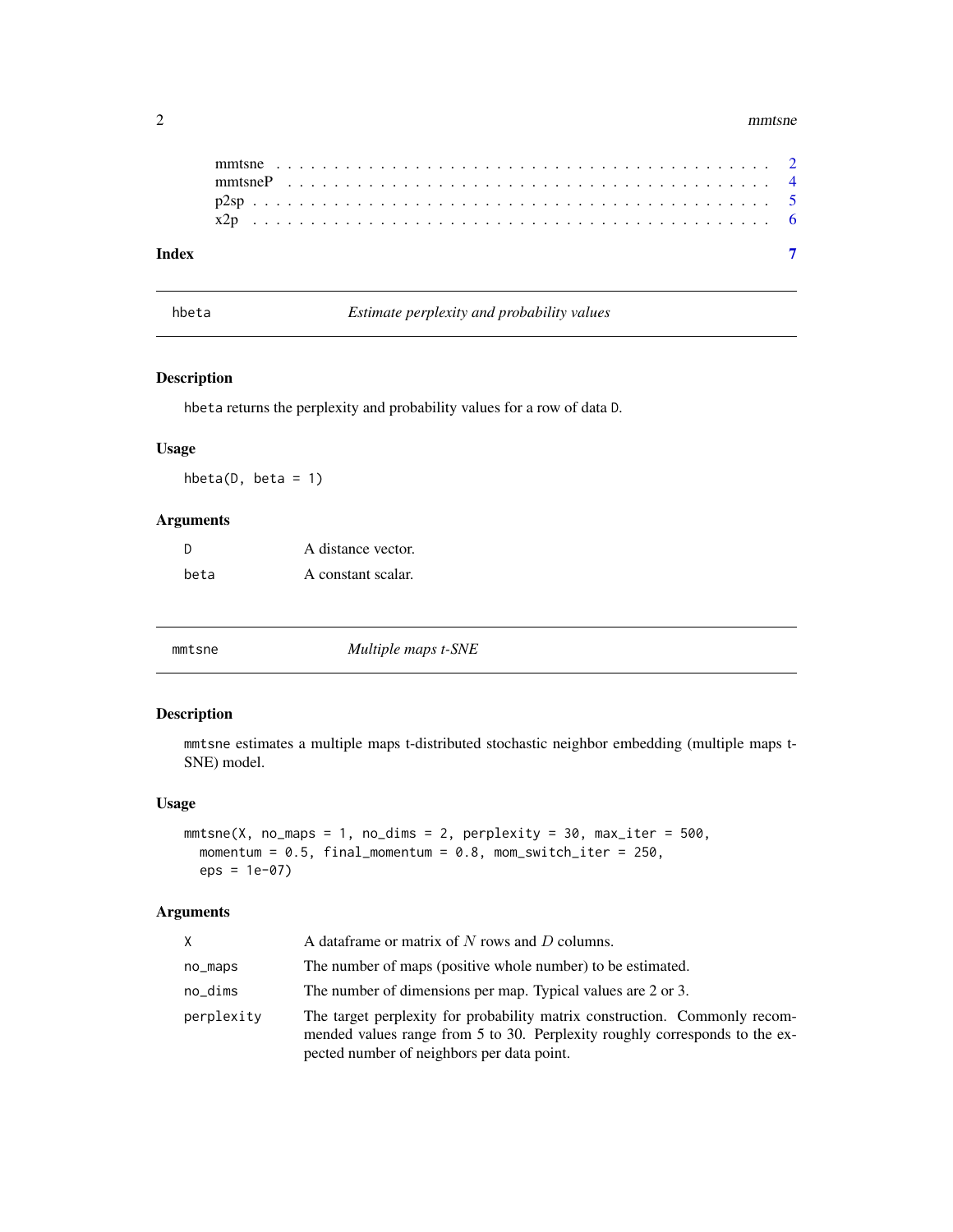#### <span id="page-2-0"></span>mmtsne 3

| max_iter        | The number of iterations to run.                                                                                             |
|-----------------|------------------------------------------------------------------------------------------------------------------------------|
| momentum        | Constant scaling factor for update momentum in gradient descent algorithm.                                                   |
|                 | final_momentum Constant scaling factor for update momentum in gradient descent algorithm after<br>the momentum switch point. |
| mom_switch_iter |                                                                                                                              |
|                 | The iteration at which momentum switches from momentum to final_momentum.                                                    |
| eps             | A small positive value near zero.                                                                                            |

#### Details

mmtsne is a wrapper that performs multiple maps t-SNE on an input dataset, X. The function will pre-process  $X$ , an  $N$  by  $D$  matrix or dataframe, then call [mmtsneP](#page-3-1). The pre-processing steps include calls to  $\times 2p$  and  $p2sp$  to convert X into an N by N symmetrical joint probability matrix.

The mmtnseP code is an almost direct port of the original multiple maps t-SNE Matlab code by van der Maaten and Hinton (2012). mmtsne estimates a multidimensional array of  $N \times n$  no dims  $X$  no maps. Each map is an  $N \times n$  no dims matrix of estimated t-SNE coordinates. When no maps=1, multiple maps t-SNE reduces to standard t-SNE.

#### Value

A list that includes the following objects:

Y An N x no\_dims x no\_maps array of predicted coordinates.

- weights An N x no\_maps matrix of unscaled weights. A high weight on entry  $i, j$  indicates a greater contribution of point  $i$  on map  $j$ .
- **proportions** An N x no\_maps matrix of scaled weights. A high weight on entry i, j indicates a greater contribution of point  $i$  on map  $j$ .

#### References

L.J.P. van der Maaten and G.E. Hinton. "Visualizing Non-Metric Similarities in Multiple Maps." *Machine Learning* 87(1):33-55, 2012. [PDF.](https://lvdmaaten.github.io/publications/papers/MachLearn_2012.pdf)

#### Examples

```
# Load the iris dataset
data("iris")
# Estimate a mmtsne model with 2 maps, 2 dimensions each
model <- mmtsne(iris[,1:4], no_maps=2, max_iter=100)
# Plot the results side-by-side for inspection
# Points scaled by map proportion weights plus constant factor
par(mfrow=c(1,2))
```

```
plot(model$Y[,,1], col=iris$Species, cex=model$proportions[,1] + .2)
plot(model$Y[,,2], col=iris$Species, cex=model$proportions[,2] + .2)
par(mfrow=c(1,1))
```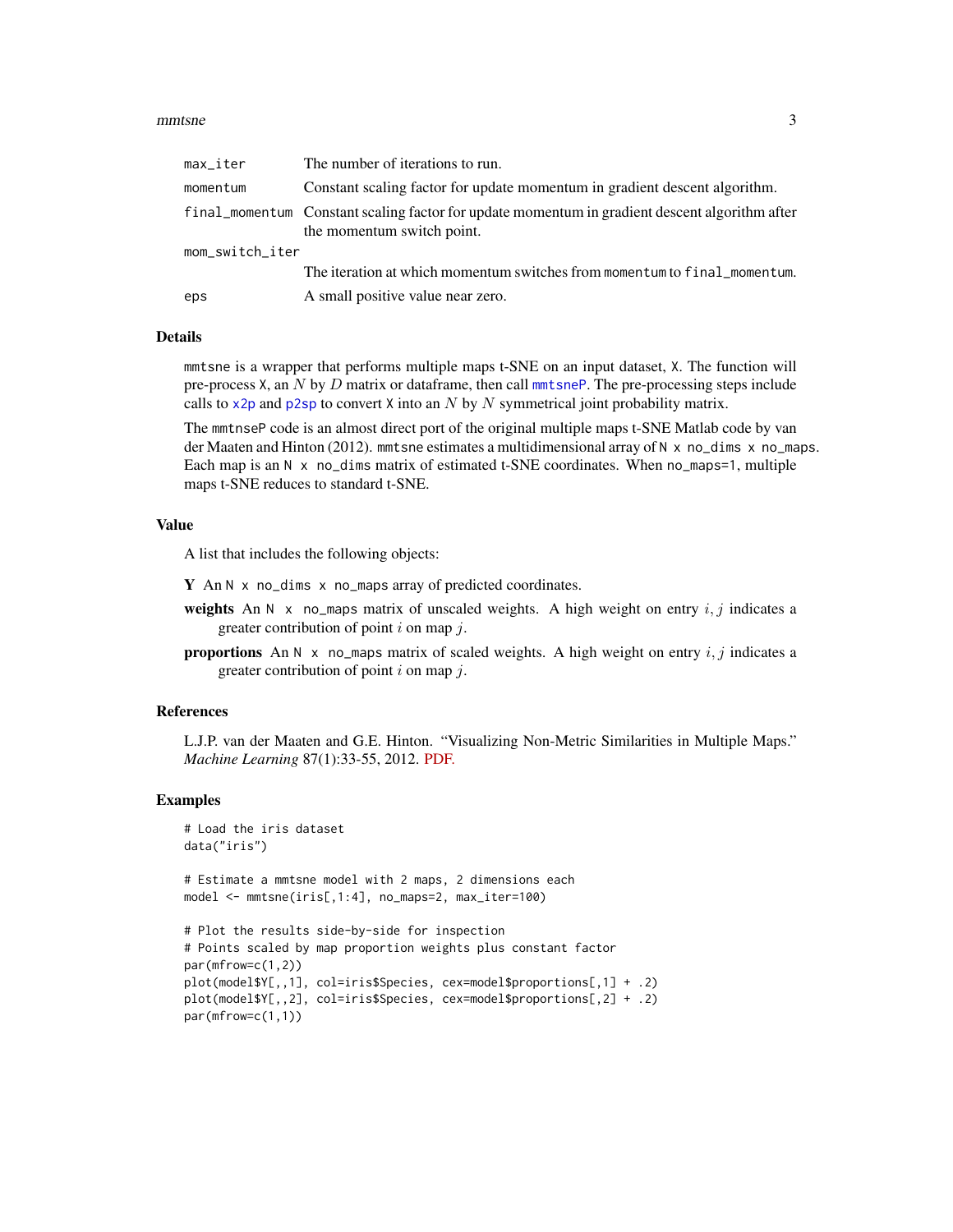#### <span id="page-3-1"></span><span id="page-3-0"></span>Description

mmtsneP estimates a multiple maps t-distributed stochastic neighbor embedding (multiple maps t-SNE) model.

#### Usage

```
mmtsneP(P, no_maps, no_dims = 2, max\_iter = 500, momentum = 0.5,final_momentum = 0.8, mom_switch_iter = 250, eps = 1e-07)
```
#### Arguments

| P                      | An $NxN$ symmetric joint probability distribution matrix. These can be con-<br>structed from an N by D matrix with $x2p$ and $p2sp$ . Alternatively, the wrapper<br>function method will wrap the matrix construction and multiple maps t-SNE<br>model estimation into a single step. |
|------------------------|---------------------------------------------------------------------------------------------------------------------------------------------------------------------------------------------------------------------------------------------------------------------------------------|
| no_maps                | The number of maps (positive whole number) to be estimated.                                                                                                                                                                                                                           |
| no_dims                | The number of dimensions per map. Typical values are 2 or 3.                                                                                                                                                                                                                          |
| $max$ <sub>Liter</sub> | The number of iterations to run.                                                                                                                                                                                                                                                      |
| momentum               | Constant scaling factor for update momentum in gradient descent algorithm.                                                                                                                                                                                                            |
|                        | final_momentum Constant scaling factor for update momentum in gradient descent algorithm after<br>the momentum switch point.                                                                                                                                                          |
| mom_switch_iter        |                                                                                                                                                                                                                                                                                       |
|                        | The iteration at which momentum switches from momentum to final momentum.                                                                                                                                                                                                             |
| eps                    | A small positive value near zero.                                                                                                                                                                                                                                                     |

#### Details

This code is an almost direct port of the original multiple maps t-SNE Matlab code by van der Maaten and Hinton (2012). mmtsne estimates a multidimensional array of  $N \times no$  dims  $\times no$  maps. Each map is an  $N \times no$  dims matrix of estimated t-SNE coordinates. When no maps=1, multiple maps t-SNE reduces to standard t-SNE.

#### Value

A list that includes the following objects:

Y An N x no\_dims x no\_maps array of predicted coordinates.

- weights An N x no\_maps matrix of unscaled weights. A high weight on entry  $i, j$  indicates a greater contribution of point  $i$  on map  $j$ .
- **proportions** An N x no\_maps matrix of scaled weights. A high weight on entry  $i, j$  indicates a greater contribution of point  $i$  on map  $j$ .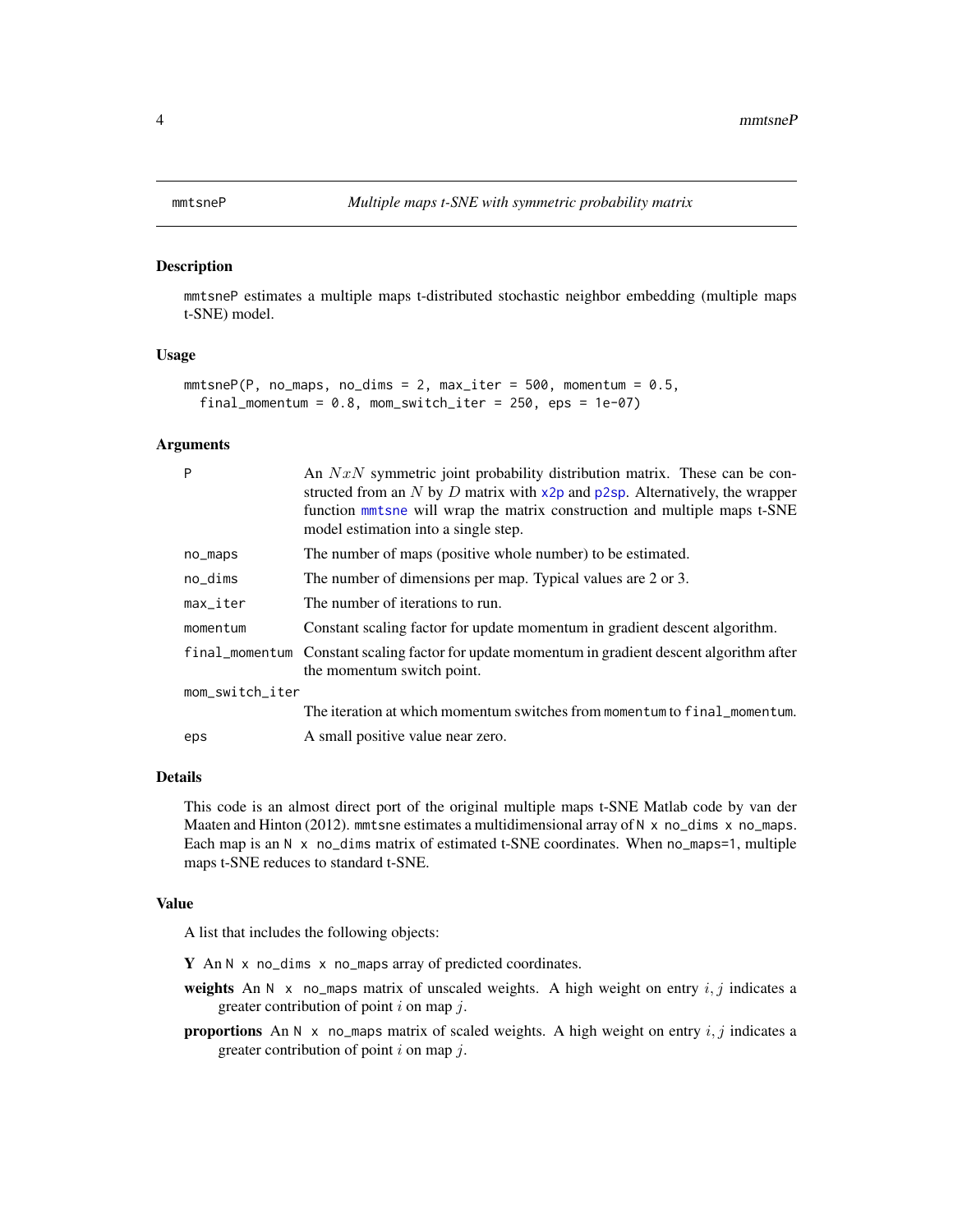#### <span id="page-4-0"></span> $p2sp$  5

#### References

L.J.P. van der Maaten and G.E. Hinton. "Visualizing Non-Metric Similarities in Multiple Maps." *Machine Learning* 87(1):33-55, 2012. [PDF.](https://lvdmaaten.github.io/publications/papers/MachLearn_2012.pdf)

#### Examples

```
# Load the iris dataset
data("iris")
# Produce a symmetric joint probability matrix
prob_matrix <- p2sp(x2p(as.matrix(iris[,1:4])))
# Estimate a mmtsne model with 2 maps, 2 dimensions each
model <- mmtsneP(prob_matrix, no_maps=2, max_iter=100)
# Plot the results side-by-side for inspection
# Points scaled by map proportion weights plus constant factor
par(mfrow=c(1,2))
plot(model$Y[,,1], col=iris$Species, cex=model$proportions[,1] + 0.2)
plot(model$Y[,,2], col=iris$Species, cex=model$proportions[,2] + 0.2)
par(mfrow=c(1,1))
```
<span id="page-4-1"></span>

p2sp *Probability matrix to symmetric probability matrix*

#### Description

p2sp returns a symmetrical pair-wise joint probability matrix given an input probability matrix *P*.

#### Usage

p2sp(P)

#### Arguments

P An N x N probability matrix, like those produced by  $x2p$ 

#### Value

An N x N symmetrical matrix of pair-wise probabilities.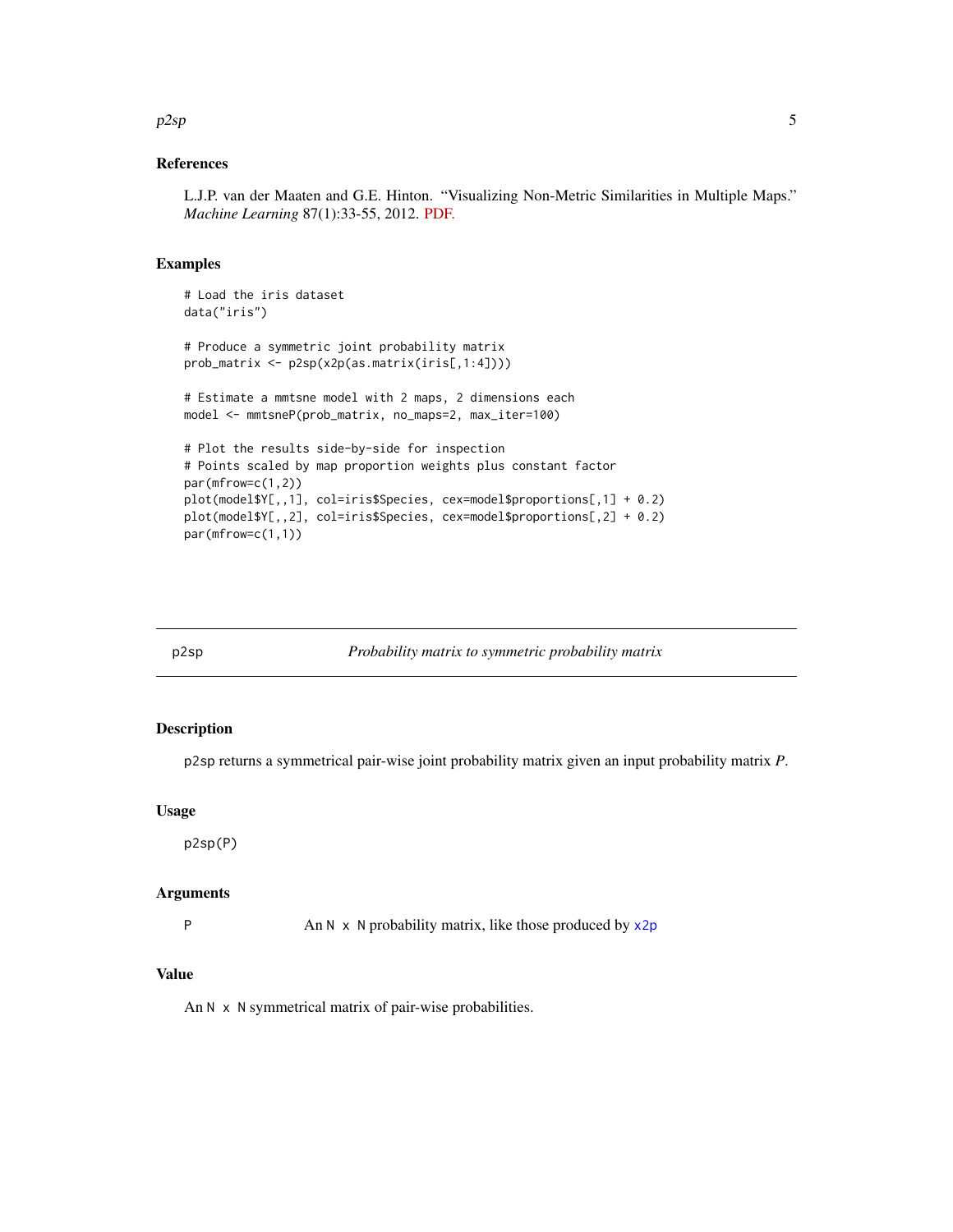#### <span id="page-5-1"></span><span id="page-5-0"></span>Description

x2p returns a pair-wise conditional probability matrix given an input matrix *X*.

#### Usage

 $x2p(X, perplexity = 30, tol = 1e-05)$ 

#### Arguments

|            | A data matrix with $N$ rows.                                                                                                                                  |
|------------|---------------------------------------------------------------------------------------------------------------------------------------------------------------|
| perplexity | The target perplexity. Values between 5 and 50 are generally considered appro-<br>priate. Loosely translates into the expected number of neighbors per point. |
| tol        | A small positive value.                                                                                                                                       |

#### Details

This function is an almost direct port of the original Python implementation by van der Maaten and Hinton (2008). It uses a binary search to estimate probability values for all pairwise-elements of X. The conditional Gaussian distributions should all be of equal perplexity.

#### Value

An N x N matrix of pair-wise probabilities.

#### References

L.J.P. van der Maaten and G.E. Hinton. "Visualizing High-Dimensional Data Using t-SNE." *Journal of Machine Learning Research* 9(Nov):2579-2605, 2008. [PDF.](https://lvdmaaten.github.io/publications/papers/JMLR_2008.pdf)